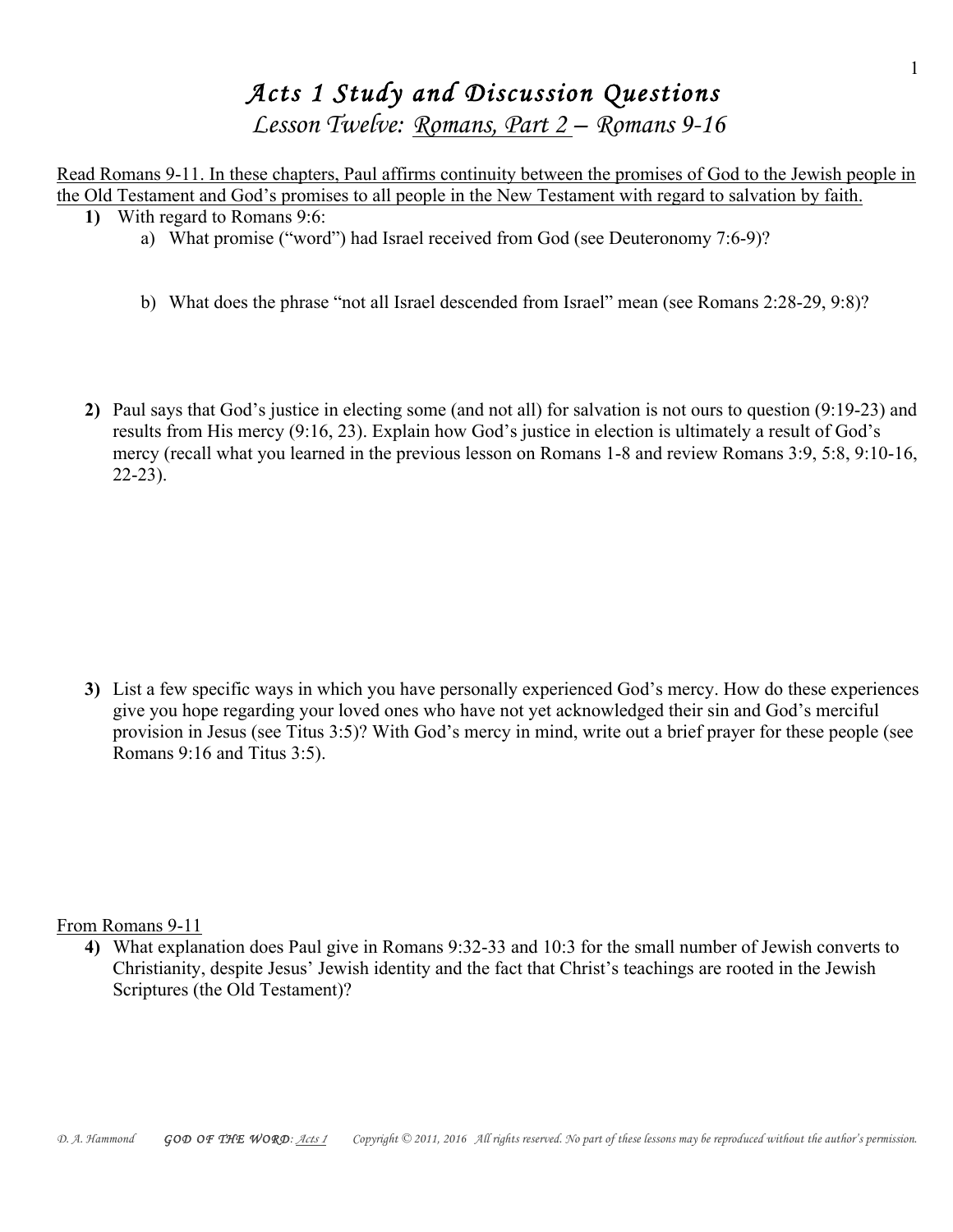- **5)** In Romans 10:14-17, we learn that "faith comes from hearing the message." According to Romans 10:18- 11:10, why is it that some people who "hear" do not really hear (see also 1 Corinthians 1:18-25)?
- **6)** What is the "mystery" (11:25) Paul reveals, the mystery that reconciles God's "promise" (see Question #1) with its present lack of fulfillment (see Romans 11:25-32)?

**7)** Explain how Paul's doxology in Romans 11:33-36 is a fitting response to the doctrinal portion of his letter (Romans 1-11). Over which personal situation will you pronounce this doxology today?

Romans 12:1 bridges the doctrinal portion of the letter (chapters 1-11) with the practical application of Romans 12- 16 ("*Therefore… in view of God's mercy*…"). Read Romans 12.

**8)** Based upon all you have learned in the *Acts 1* study, how does one "renew [their] mind" (Romans 12:2)?

**9)** Try to recall recent illustrations from your life about how the renewing of your mind resulted in transformed patterns of behavior and/or the ability to understand God's will in a situation.

**10)** With which behaviors discussed in the remainder of Romans 12 (verses 3-21) do you especially need to ask God for help today? Explain why.